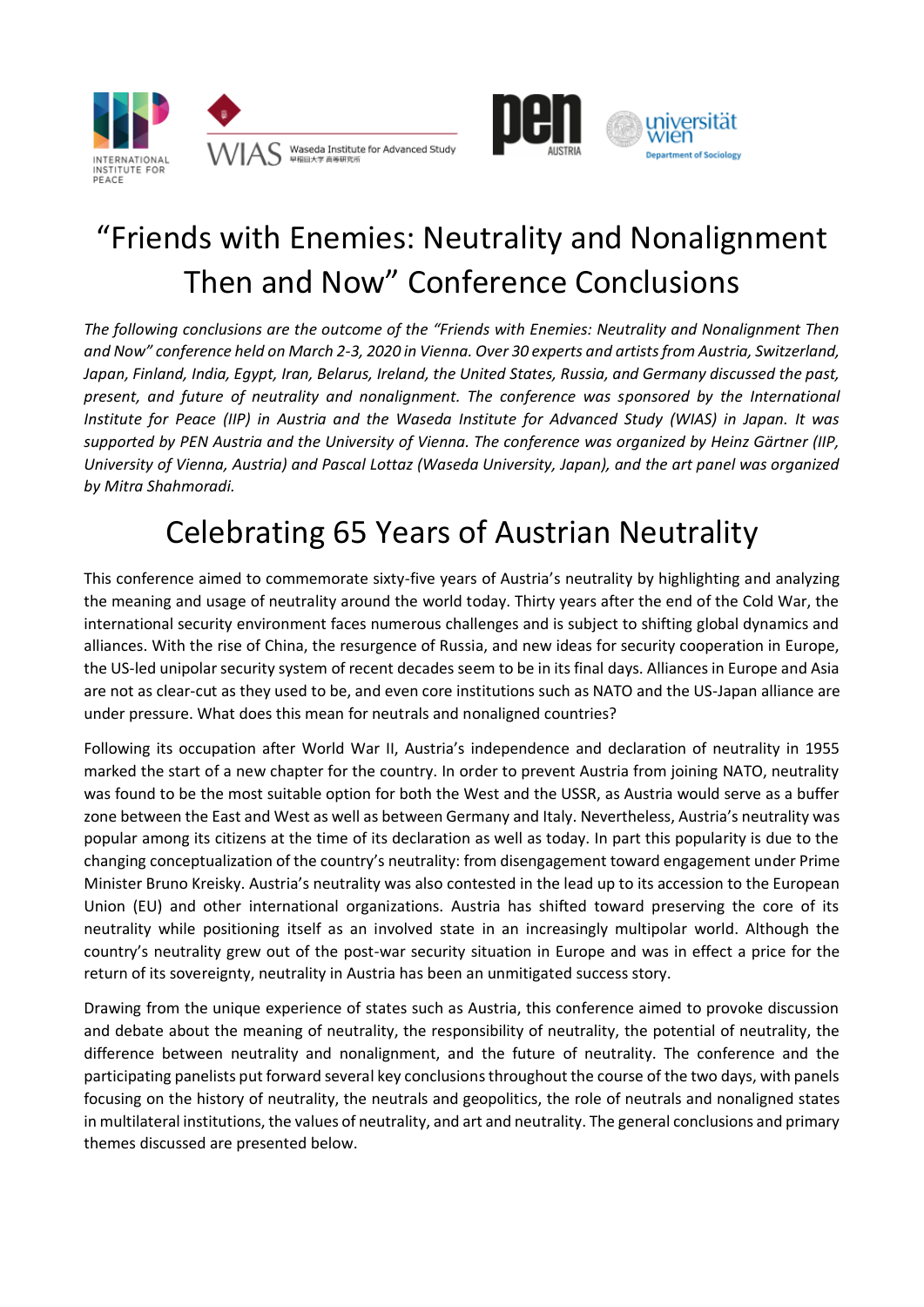





## General Conclusions

- The meaning of neutrality has evolved both after World War II and after the Cold War, particularly in its normative purpose focused on mediation, good offices, and multilateralism as well as by the blurring of the borders between neutral and aligned states
- Neutral states have historically served three primary purposes: as barriers between competing blocs, as bridges for dialogue, and as generators of new ideas
- The "classic" European neutral states (Switzerland, Austria, Finland, and Sweden) have been particularly successful in building their reputations and capacities in areas such as mediation, conflict resolution, peacekeeping, international organizations, disarmament, arms control, human rights, and democracy
- A key prerequisite for the success of neutral states has been their small size, strength, and inner cohesion
- Neutral states adopted neutrality as a result of unique geopolitical and historical circumstances, but neutrality has since been internalized in their national identities
- Neutrality has taken on a new prominence in multilateral institutions, particularly through advocacy by neutral states themselves, and neutral states now take part in peacekeeping missions
- Many aspects of neutrality that existed across history (such as occasional neutrality or neutralization) have been forgotten and should be reconsidered as tools of foreign policy
- Neutral states and nonaligned states had very different experiences and degrees of success during the Cold War
- As Austria increased its engagement on the international level, its neutrality has been reduced to the most basic criteria: avoiding military alliances, banning foreign troops from domestic soil, and not engaging in war
- Neutrality is likely to grow in attractiveness in a more multipolar world
- Neutrality differs in its origin, content, shape, history, and geopolitical context; each neutrality is unique

# Neutrality and Nonalignment in a Historical Perspective

The practice of neutrality stretches back significantly into history, but the modern conceptualization of neutrality was primarily developed in Italy and France during the 16th century in debates over balance of power systems and state interests. The first strain of thinking, represented by French political theorist Jean Bodin, viewed neutrality as a useful instrument to avoid conflict: neutral states can serve as mediators for other states at war as well as balancers to avoid the dominance of a hegemon, thereby providing a restraining force. The second strain of thinking, represented by Italian political theorist Niccolò Machiavelli, took a more pragmatic approach to neutrality: neutrality is a tool that can safeguard the power of a state and avoid conflict when necessary to ensure the state's existence. Thus, neutral mediating states have played a key role in the international balance of power system to shape the outcome of conflicts.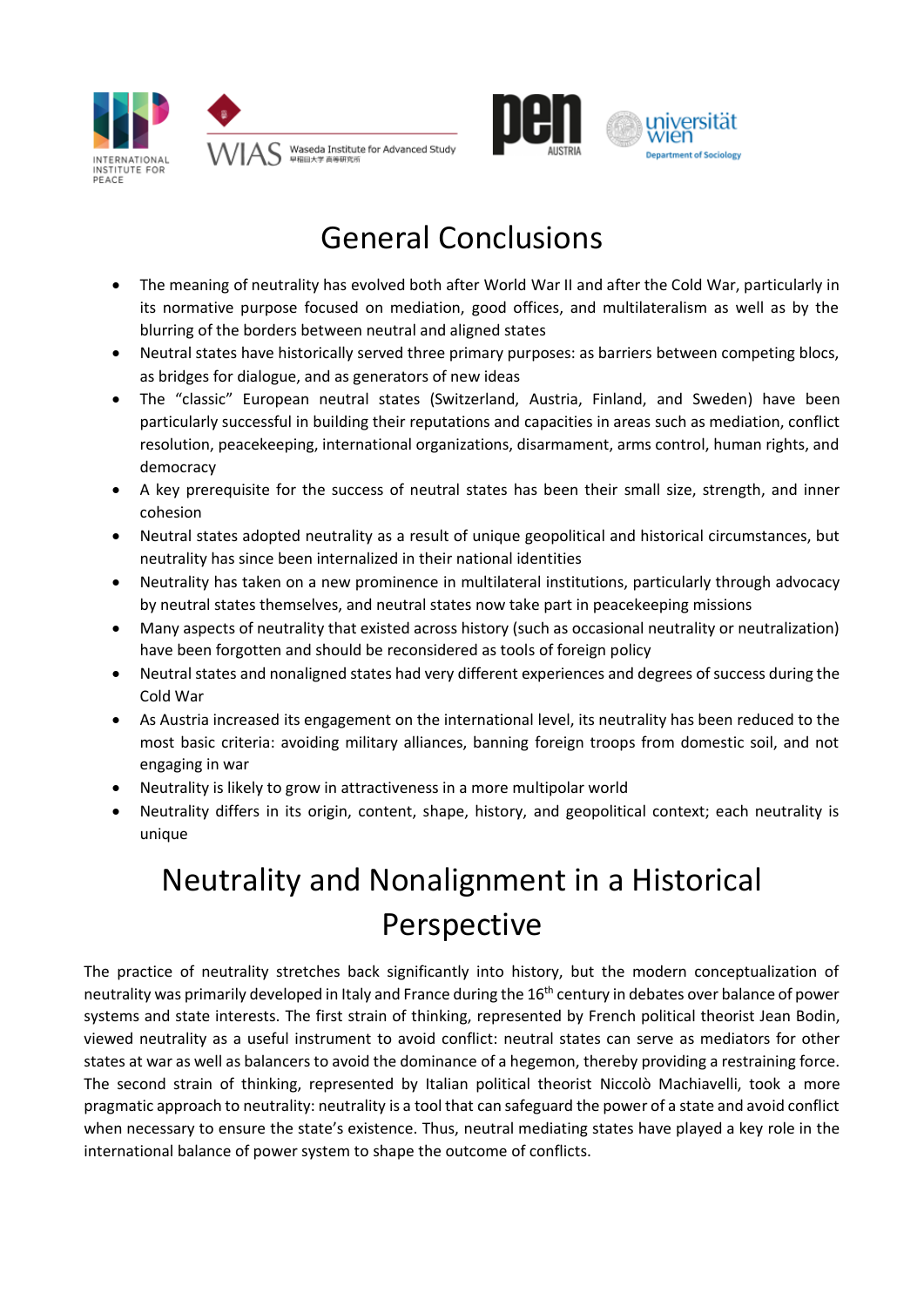





The Cold War witnessed a transformation in the meaning and usage of neutrality, exemplified by the states of Switzerland, Austria, Sweden, and Finland. These states took on significant roles as mediators and advisors to conflicts, providing platforms for dialogue and confidence-building. However, neutrality is not enough to successfully undertake this role; the states that were able to use their neutrality successfully were also small, strong, and domestically cohesive. Conversely, countries that won their independence from colonial powers also sought neutrality but were often limited in their success due to their fragility and lack of domestic cohesion. The classic European neutrals secured a niche in the international security system, built up their reputations as impartial, restrained, and pragmatic negotiators, and utilized their neutrality during the Cold War to increase their international influence.

The unique path toward neutrality followed by each of the classic European neutrals was distinct and took place amid specific geopolitical and historical circumstances. For example, Austria's neutrality developed in large part following Soviet directives. The USSR was hesitant to grant neutrality to Austria until the death of Stalin; after Moscow's original intention to neutralize a reunited Germany as well as Austria failed, Austria lost its importance in the Soviet perspective. After intensive negotiations between Vienna and Moscow, Austria was able to secure its independence with the price of declaring its neutrality. Moscow continued to suspect Austria of Western attachments, particularly during the Hungarian Revolution in 1956 and the Prague Spring in 1968. While Austrian neutrality officially emerged during the Cold War, the country has a history of neutral behavior that dates back well before, and its neutrality has endured after the end of the Cold War. Austrian neutrality is thus not simply a Cold War phenomenon. Today, Austrian neutrality can serve as model for states in Eastern Europe that are caught between two competing sides. Following Austria's model, these states should promise to avoid military alliances or joining with neighbors, commit to permanent neutrality on a constitutional basis, and ground their neutrality in international law.

### The Neutrals and Geopolitics

Over the course of history, neutral states have served three key roles: providing a barrier between competing blocs, serving as a bridge for dialogue, and fostering new ideas. During the Cold War, neutral and nonaligned states (Sweden, Finland, Austria, Yugoslavia) provided the main border between NATO and Warsaw Pact members, with the exception of Germany and smaller borders in Norway, the Caucasus, and Greece. This barrier helped preserve peace and balance during the Cold War, including by serving as a tripwire, as an invasion of one of the neutral states would have triggered a war. After the Cold War, early discussions about promoting neutrality in the states between Russia and the EU were unsuccessful, with many former Warsaw Pact and Soviet states joining NATO. Today, many states in Europe present complicated positions toward neutrality: Sweden and Finland have seen debates about joining NATO, Belarus has behaved as a de facto neutral (including by hosting negotiations for the war in Ukraine) while officially being aligned with Russia, Czechia and Slovakia seem minimally committed to NATO, and Ukraine seeks to join NATO, with increased support after Russia annexed Crimea and intervened in eastern Ukraine in 2014. There should be further consideration of the value of neutral states as a barrier between the EU and Russia, with Moldova serving as one possible example, and neutral states such as Austria should continue to promote Track II diplomacy and NGOs in order to offer new ideas and dialogue.

The cases of Switzerland and Austria demonstrate how the concept of neutrality, arising under specific geopolitical circumstances, can be internalized by a domestic public. Swiss neutrality emerged from the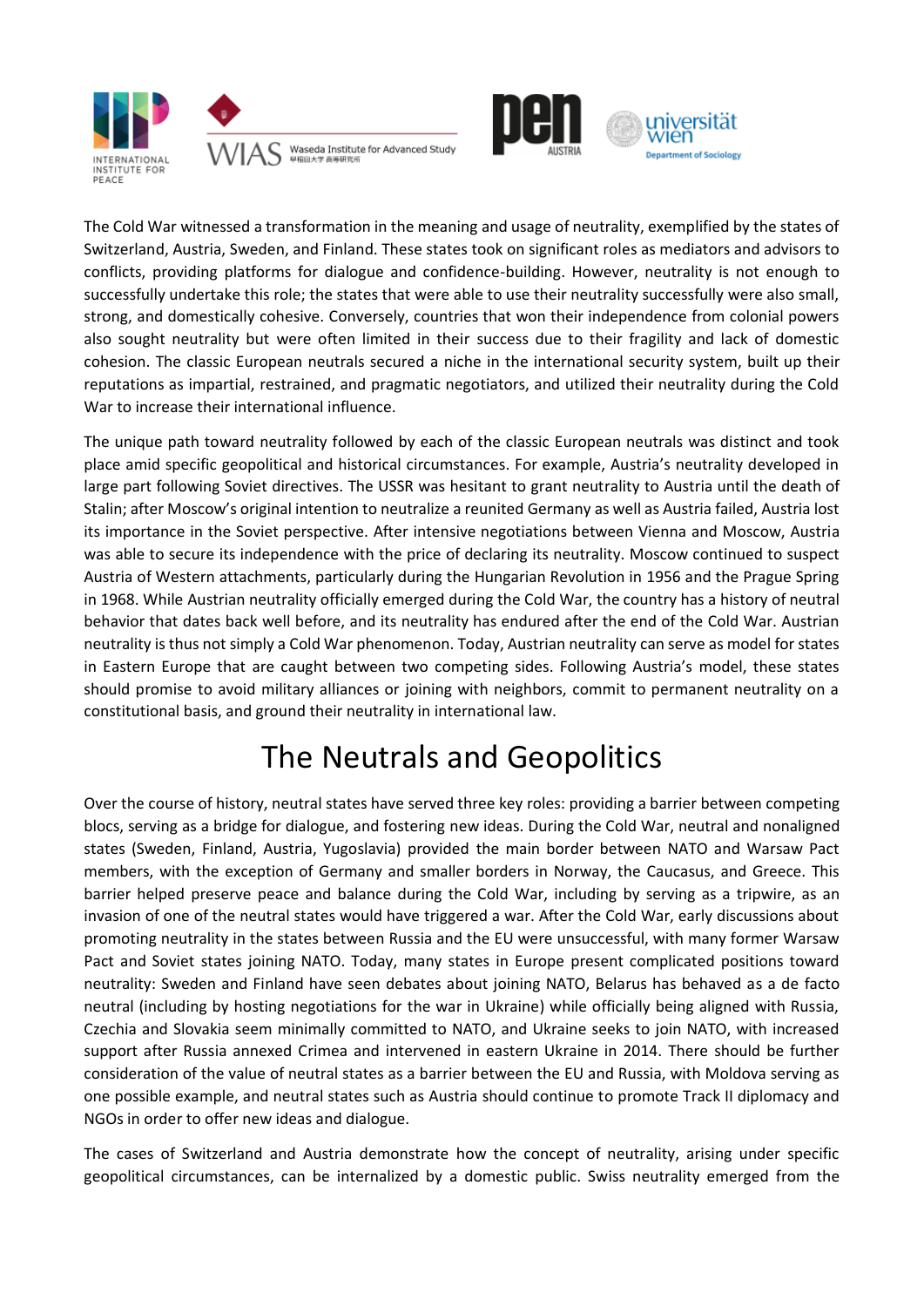





concept of sovereignty and is linked to the right to partake or abstain from waging war, but its neutrality had to be respected and acknowledged by all states to take effect. The meaning of Swiss neutrality has evolved over the country's history, as evident in the debates over Switzerland's accession to the United Nations (UN) in 2002. Switzerland's neutrality has endured, despite the starkly different geopolitical circumstances of its origin, due to nearly universal support by its population; rather than a rational political advantage, neutrality is now a part of the country's national identity. Similarly, Austria's neutrality is also a major part of its national identity, and most citizens believe all positive post-WWII developments are linked to the country's neutral status. Austria's neutrality has also shifted, as the country sought to pursue an active neutrality on the international stage to promote peace, security, disarmament, decolonization, international organizations, and peacekeeping during the Cold War. Debates about the meaning of Austria's neutrality emerged during its accession to the Council of Europe, the UN Security Council (UNSC) in 1973-74, and the EU. As a result of these entanglements, Austria's neutrality has been reduced to the hardest core meaning: avoiding alliances, not engaging in wars, and banning foreign troops from domestic soil.

After the Cold War, much less attention has been directed to neutral states and their contribution to the international system. As a result, many foreign policy tools based on neutrality have been lost, including maritime neutrality and the neutrality of waterways; territorial (or partial) neutrality; occasional neutrality; great power neutrality; and neutralization. It would be worthwhile to consider how these tools could be utilized today in the interest of promoting peace and security. However, certain aspects, such as permanent neutrality, nonalignment, non-belligerency, and the law of neutrality, have endured. Going forward, it seems that the politics of neutrality will continue to outpace the law of neutrality, and neutrality as a national security policy is likely to increase in attractiveness as the post-Cold War unipolar world comes to an end.

## The Role of Neutral and Nonaligned States in Multilateral Institutions

The changing attitude toward neutrality by organizations on the international level is epitomized by the case of the UN, which at its origin sought to exclude neutral states from participation. Over time, neutrality was gradually recognized as a means of promoting peace and began to win prominence and visibility in the UN, including through the accession of neutral states to the UN and the UNSC. The UN itself also began to adopt aspects of neutrality, engaging in peacekeeping operations in member countries and providing services in conflict resolution, mediation, and advising. The UN's adoption of an International Day of Neutrality thus completed a full circle for the UN – from ostracizing neutral states toward actively promoting the concept of neutrality. Neutral states themselves have also played a key role in promoting multilateralism and multilateral institutions, as evidenced by countries such as Switzerland. In an increasingly globalized world with globalized threats, even neutral states must act through multilateral institutions to boost transnational security. Neutral countries such as Switzerland thus support organizations such as the UN, the UNSC, and the Organization for Security and Cooperation in Europe (OSCE). However, the changing global security environment will require new thinking from neutral states, including in how to better promote humanitarian activities and advance multilateral security strategies and policies.

The exact meaning of neutrality throughout this period, however, has changed significantly. The concept of neutrality has its origins in international law and dictated how neutral states had to formally behave and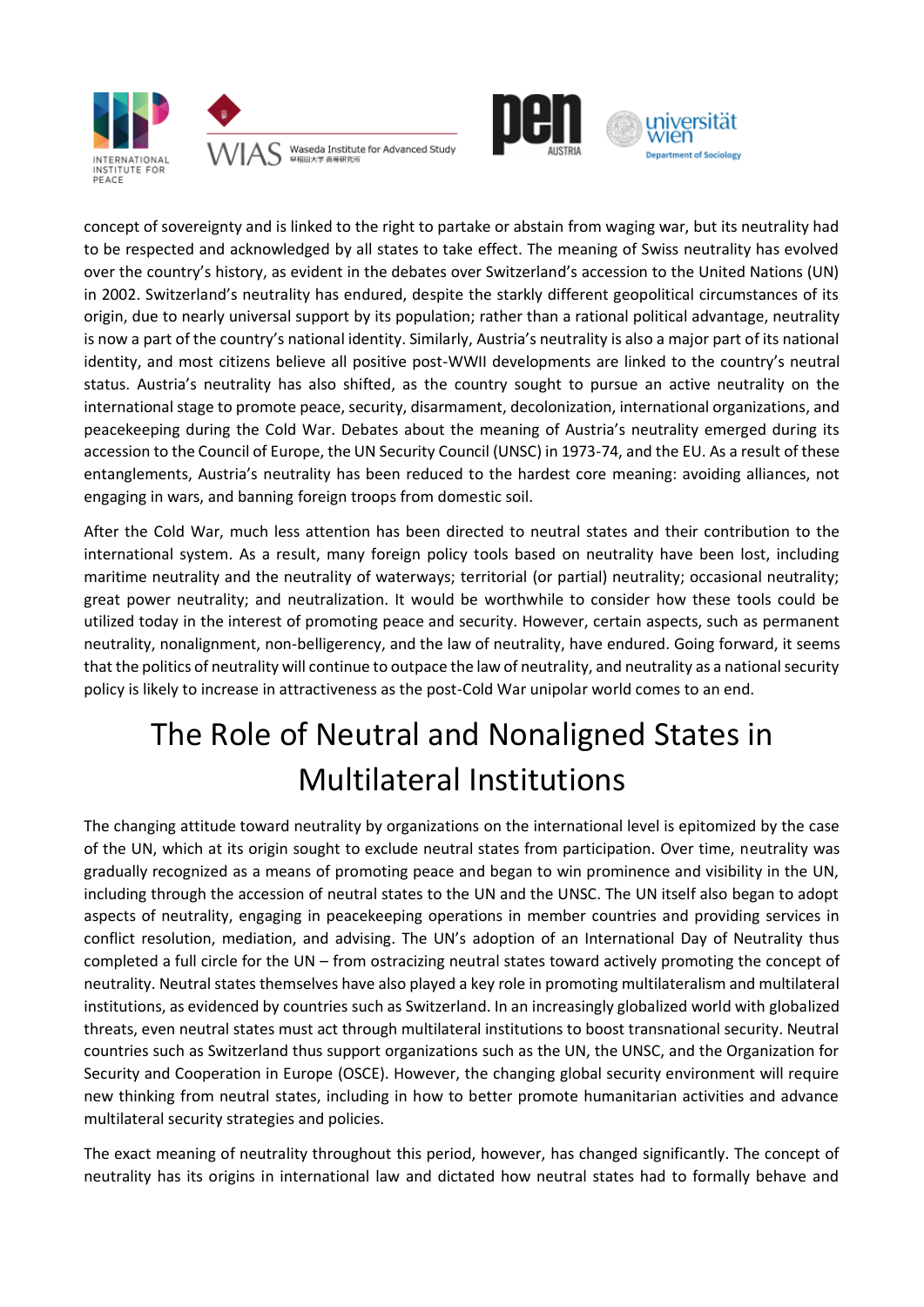





engage with other states. In recent times, however, states that are officially aligned but demonstrate neutral behaviors, such as Belarus, as well as states that are formally neutral but demonstrate aligned behaviors, such as Sweden, are being increasingly commonplace. This has given rise to the concept of "post-neutralism," whereby the traditional borders between neutral and aligned states have been blurred. States now pursue policy of "situational neutrality," which is reactive, political, and security-based, and "project-based neutrality," which is long-term, targeted, and ideologically-driven.

In contrast to the debate around neutrality taking place across Europe, much less attention has been directed to nonaligned states and the Non-Aligned Movement (NAM). During the Cold War, nonaligned states sought to promote world peace and cooperation and bring an end to colonialism. The success of the NAM was somewhat limited, as Western powers did not recognize the influence of these states, but the NAM championed many causes, including the anti-apartheid campaign in South Africa, global disarmament programs, and the independence of Namibia. The NAM also promoted the establishment of the UN Development Programme (UNDP) to foster a new global economic system to aid the development of newly independent states. Since the end of the Cold War, globalization has increased the differences between NAM members, leading many to distance themselves from the movement. The NAM has struggled without the guidance of states such as China or India but still seeks to promote multilateralism as its core objective.

# Neutrality, Nonalignment, and Values: From Good Offices to Engagement

The changing meaning of neutrality has not only manifested itself in the international security system but also in a more normative context. Historically, neutrality simply meant non-belligerency in war and non-alliance in peace. After the Cold War, however, the normative definition of neutrality advanced by European neutrals included support for international organizations, conflict resolution, mediation, good offices, arms control, disarmament, human rights, democracy, and peacekeeping. These priorities have not been the sole property of neutral states, with aligned countries such as Germany and Norway taking on many of these roles and thus blurring the borders between neutrality and alignment. Neutrality has been largely successful as a political and strategic policy since WWII, although its success beforehand was more limited. Critics of neutral states argue that they are free-riders in the international security system and are agnostic about great powers and dictators. In the final analysis, European neutrals are neither uniquely virtuous nor uniquely free-riding; they have made constructive contributions to global security by promoting international norms, multilateralism, conflict resolution, and peacekeeping, which provide compelling reasons for these states to maintain their neutrality and leverage their strengths as part of ad-hoc coalitions.

It is not clear, however, whether neutral states are living up to their full potential. Neutral states must provide political space to engage in conflict resolution; neutrality should serve as an instrument of peace, not an end in itself. Neutrality provides many opportunities in the area of disarmament and arms control, conflict resolution and dialogue, and support for international organizations. In all of these areas, Austria should carefully consider further entanglements in EU foreign policy and do more to utilize its neutrality: by sending more civilian or military experts to verify treaties, providing venues for dialogue, and pushing for more diplomacy in the EU. In the United States, there is a need to further consider the potential benefits of permanent neutrality in boosting peace and diplomacy. Permanent neutrality could provide a new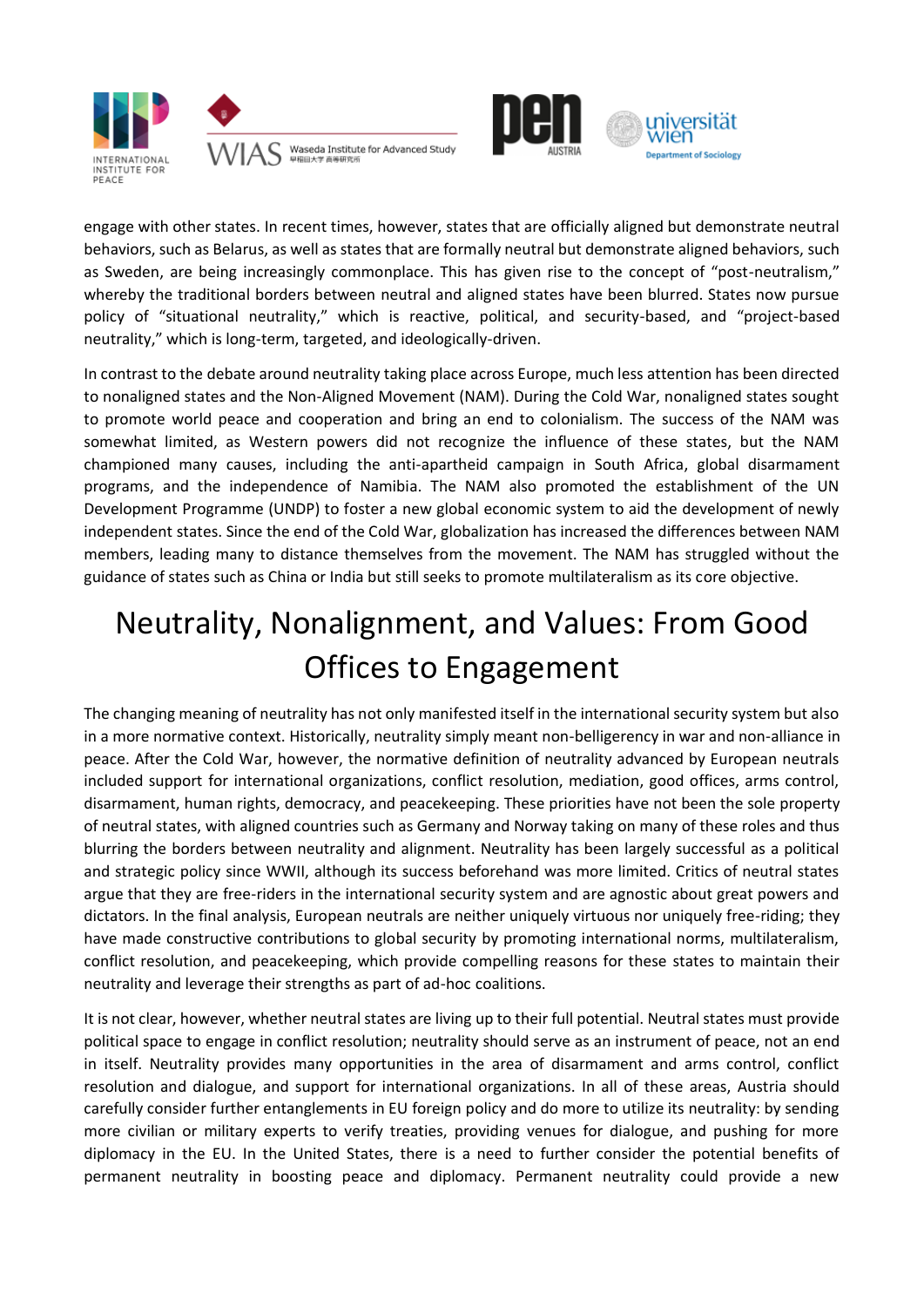





international security system based on trust, justice, and Kantian ideals that focuses first and foremost on human security. This policy would need to be guided by values, strength, and a willingness to take on responsibilities and solidarity through offering good offices.

Without grounding a policy of neutrality on these foundations, the very meaning of neutrality risks being abused or manipulated for other purposes; the case of Serbia is instructive. Serbia has formally adopted a policy of 'military neutrality,' aiming to balance between the East and the West all while continuing to engage in military exercises with its allies (more with NATO than with Russia). To understand why Serbia declared itself to be neutral, it is necessary to understand the country's domestic political situation. Serbia's domestic public opinion demonstrates significant ambivalence, with high levels of support for joining the EU but opposition to joining NATO. Neutrality thus provided a compromise solution while also allowing for fluctuations between pro-Russian and pro-Western rhetoric by the Serbian government, depending on the parties in power. Although the initial declaration of neutrality in 2007 was done for domestic considerations without serious commitments to win international recognition, it was later leveraged during the Ukrainian crisis. In order to avoid angering its Russian or US/EU allies, Serbia used its neutrality to avoid taking a position on the annexation of Crimea: recognizing Crimea would undermine its claims to Kosovo, while refusing to recognize it would undermine Russia's support for Serbia. Thus, neutrality without ethical or legal foundations risks being manipulated simply for domestic gains.

### Neutrality and Art —The Art of Independence

Alongside the changing geopolitical situation over the last century, the field of arts and culture has also evolved to reflect the shift from a bipolar world to a multipolar one. During the Cold War, artists and critics tended to position themselves along bipolar lines, siding with either the Western bloc or the Eastern bloc, with neutral states forming a space in between. Neutral countries such as Austria played a unique role during this period – oftentimes engaging with artists from the Eastern bloc – either to sponsor their art or to provide a refuge for political or cultural dissidents from countries such as Hungary or Czechoslovakia. Since the end of the Cold War, societies are increasingly prone to different cleavages along numerous lines. As a result, arts and culture have moved from divisions along political lines toward divisions along cultural lines, whereby citizens are forced to determine their position on a wide variety of issues rather than the single East/West divide. Art has also turned more toward global issues, such as increasing inequality and the division between dominant and oppressed groups. Concurrently, it has become harder to create purely neutral art in a multipolar world. Nevertheless, artists still maintain an important position in framing debates and raising attention for certain issues. Most importantly, democratic values, which are increasingly challenged by populist and nationalist leaders around the world, must be preserved to allow for the continued freedom of art.

> **My Name** *By Mitra Shahmoradi*

What is your name? My name is Foreigner!

What kind of name is that?